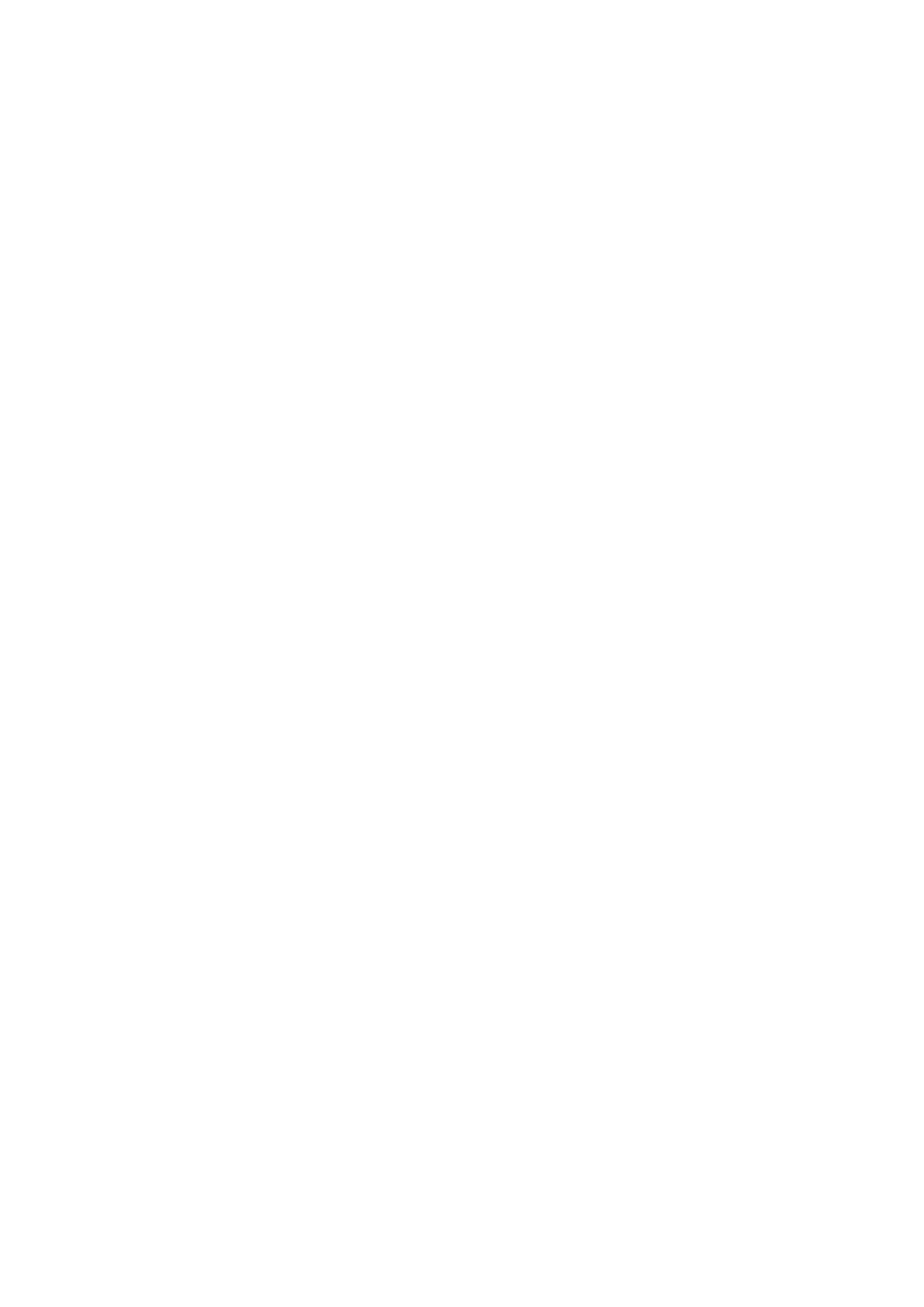## **Letter from the Chairman of Clontarf Energy plc**

Directors; David Horgan (Chairman) John Teeling James Finn Peter O'Toole

Dear Shareholders,

10 May 2022

#### **Proposals to authorise the Directors to allot shares in the Company and Notice of General Meeting**

#### **Introduction**

We are living through a time of exceptional opportunity in the gas and oil industries, as well as in critical minerals such as lithium. There has been a near investors' strike in oil & gas exploration since 2014, with only limited appraisal drilling. Meanwhile, demand is bouncing back as the world recovers from the C-19 pandemic. The result is a supply/demand imbalance, which – together with geopolitical uncertainties – drives commodity prices up.

Even in critical minerals, which are essential for any 'Green transition', the investment reality falls short of political rhetoric.

These supply shortages offer opportunities for expansion by acquisition and/or organic growth.

As our share price rises, we plan to use our paper as ammunition to create shareholder value. As such we are seeking Shareholder approval to allow the Company to issue up to 2,000,000,000 shares (aggregate nominal value of £5,000,000) to provide the Company with the ability to issue shares for acquisitions and to issues shares for Sasanof-1 as set out below.

The Company announced on 9<sup>th</sup> May 2022 that it had acquired a 10% interest in the Sasanof Prospect, Offshore Western Australia.

As per the terms of the purchase agreement, the Company has agreed that in the event of a commercial discovery being declared at the Sasanof-1 well, it will issue an additional 150,000,000 new ordinary shares of 0.25p each in the Company ("Ordinary Shares") to Western Gas Corporation PTY Ltd ("Western Gas") with a maximum value of €8.7 million, being 80% of the market capitalisation of Clontarf Energy plc ("Clontarf") on 6 May 2022.

The issue of these additional new Ordinary Shares will exceed the existing authorities to allot new Ordinary Shares on a non-pre-emptive basis. Therefore, the Company is required to seek Shareholders' approval of Resolutions 1 and 2 granting the directors new authorities to enable them to allot and issue new Ordinary Shares. Current authorities were approved at the last Annual General Meeting.

#### **General Meeting**

A notice convening the General Meeting is set out at the end of this Circular. At the General Meeting the following resolutions will be proposed:

**Resolution 1** (as an ordinary resolution): to grant authority to the directors to allot and issue relevant securities pursuant to section 551 of the Companies Act 2006. This resolution is proposed to update the authority obtained at the previous Annual General Meeting of the Company.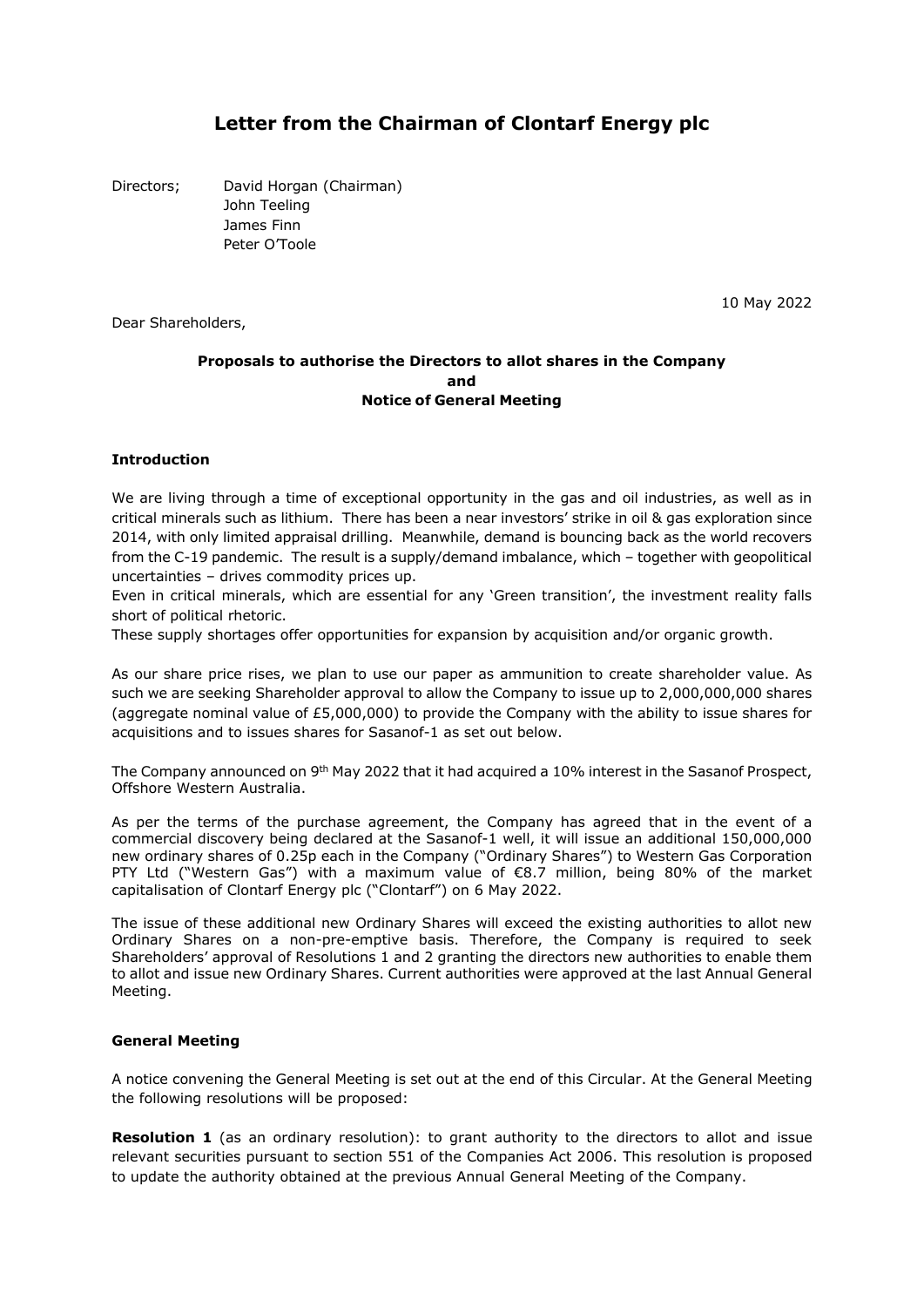**Resolution 2** (as a special resolution): to grant authority to the directors to allot and issue equity securities as if section 561(1) of the Companies Act 2006 did not apply. . This resolution is proposed to update the authority obtained at the previous Annual General Meeting of the Company.

#### **Action to be taken by Shareholders**

For Existing Shareholders who hold their shares in certificated form, you will find enclosed with this document a Form of Proxy for use by such Shareholders at the General Meeting. Whether or not you wish to attend the General Meeting, you are requested to complete and sign the Form of Proxy and return it to the Company's Registrars, **Computershare, 3100 Lake Drive, Citywest Business Campus, Dublin 24, Ireland** so as to arrive no later than 48 hours before the time appointed for the General Meeting. **The return of the Form of Proxy will not prevent you from attending the General Meeting and voting in person should you wish to do so.** 

Alternatively, for those who hold Existing Ordinary Shares in CREST, an Existing Shareholder may appoint a proxy by completing and transmitting a CREST Proxy Instruction to Computershare. In each case the proxy appointment must be received by no later than 11.00am on 31 May 2022. The completion and return of either an electronic proxy appointment notification or a CREST Proxy Instruction (as the case may be) will not prevent a Shareholder from attending and voting in person at the General Meeting or any adjournment thereof, should such Existing Shareholder wish to do so.

#### **Recommendation**

The Board considers that the Proposals are in the best interests of the Company and the Shareholders as a whole. Accordingly, the Directors recommend that you vote in favour of the Resolutions to be proposed at the General Meeting, as the Directors intend to do in respect of their own beneficial shareholdings.

Yours sincerely,

**David Horgan Chairman**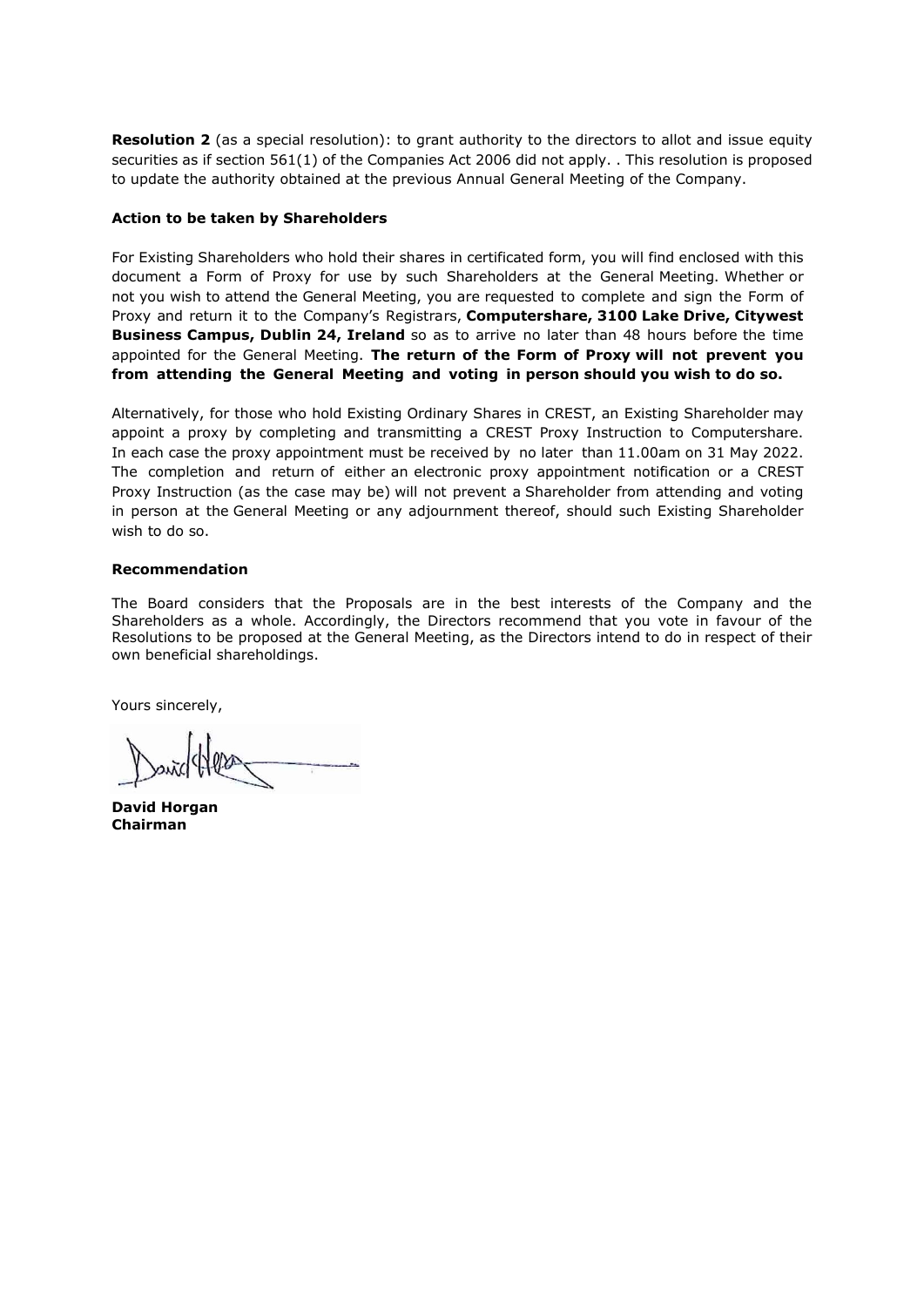### **NOTICE OF GENERAL MEETING**

Notice is hereby given that a General Meeting of Clontarf Energy plc ("the Company") will be held at Canal Court Hotel, Merchants Quay, Newry, BT35 8HF, United Kingdom on 2 June 2022 at 11.00am for the purpose of considering, and, if thought fit, passing the following resolutions:

#### **Ordinary Resolution**

1. That, in accordance with section 551 of the Companies Act 2006 ("2006 Act"), the Directors be and are generally and unconditionally authorised to exercise all powers of the Company to allot shares in the Company or grant rights to subscribe for or to convert any security into shares in the Company ("Rights") up to an aggregate nominal amount of  $E$ 5,000,000 provided that this authority shall, unless renewed, varied or revoked by the Company, expire on a date no longer than five years from the date the resolution is passed save that the Company may, before such expiry, make an offer or agreement which would or might require shares to be allotted or Rights to be granted and the Directors may allot shares or grant Rights in pursuance of such offer or agreement notwithstanding that the authority conferred by this resolution has expired.

This authority is in substituting for all previous authorities conferred on the Directors in accordance with section 80 of the Companies Act 1985 or section 551 of the 2006 Act.

#### **Special Resolution**

- 2. That, subject to the passing of resolution 1 and in accordance with sections 570 and 573 of the 2006 Act, the Directors be and are generally empowered to allot equity securities as defined in section 560 of the ("2006 Act") for cash pursuant to the authority conferred by resolution 5, as if section 561(1) of the 2006 Act did not apply to any such allotment, provided that this power shall:
	- 2.1 be limited to that allotment of equity securities up to an aggregate nominal amount of £5,000,000; and
	- 2.2 expire on a date no longer than five years from the date the resolution is passed (unless renewed, varied or revoked by the Company prior to or on that date) save that the Company may, before such expiry an offer or agreement which would or might require equity securities to be allotted after such expiry and the Directors may allot equity securities in pursuance of any such offer or agreement notwithstanding that the power conferred by this resolution has expired.

By order of the Board

Sarres Firm

**James Finn Secretary** 

10 May 2022

Registered Office: Suite 1 3rd Floor, 11-12 St. James Square, London, SW1Y 4LB Registered in England and Wales with company number: 04967918